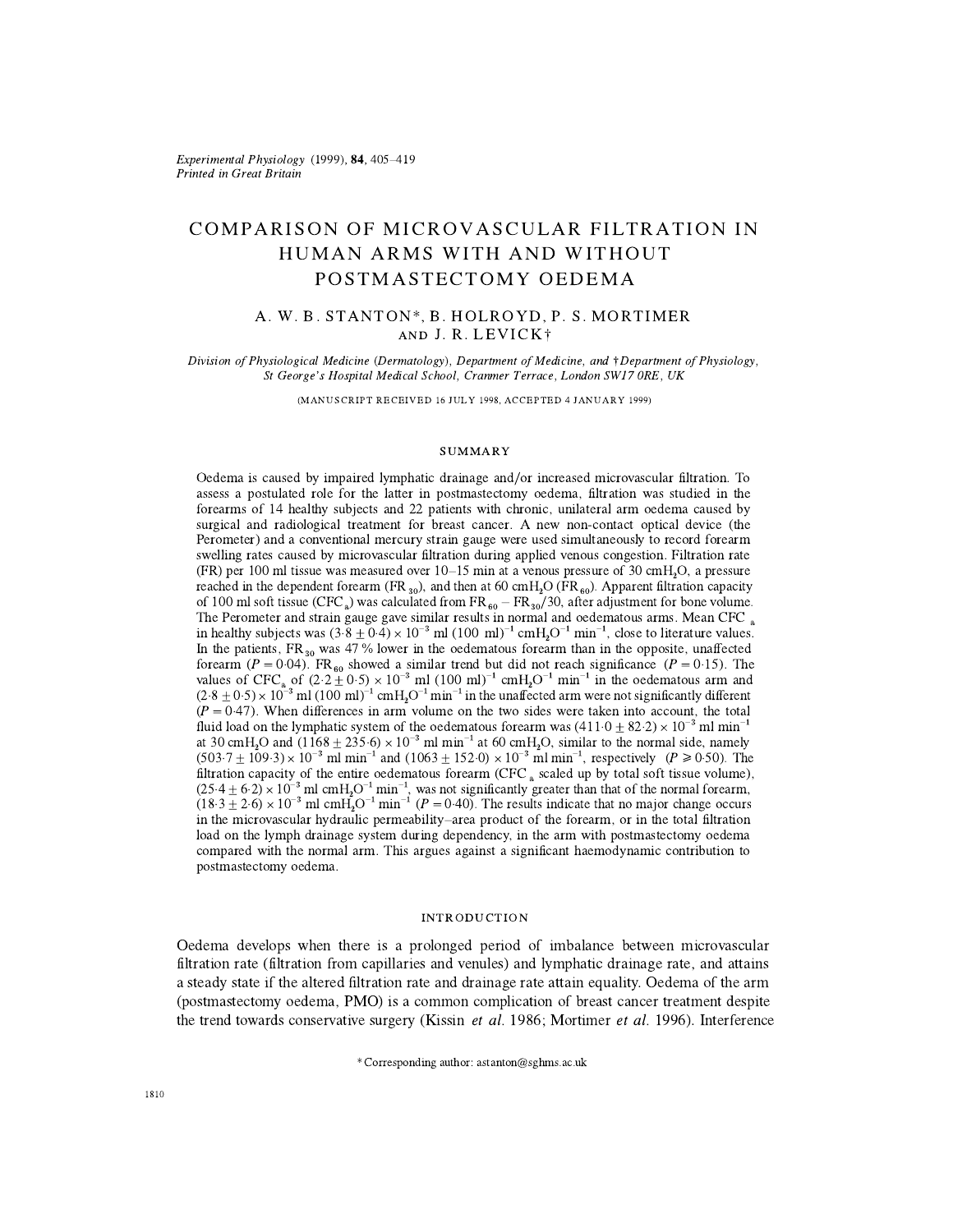with the axillary lymphatic drainage route by nodal excision and radiotherapy appears to be the primary, obstructive cause of the eventual PMO. However, the long time lag between treatment and onset of PMO and other puzzling pathophysiological features indicate that additional factors complicate a simple, obstructive aetiology.

Particular puzzling features are that, in established PMO, the concentration of plasma protein in the oedema fluid is lower than in the interstitial fluid from the contralateral, normal arm, and that the oedema protein concentration correlates negatively with the degree of swelling, i.e. concentration decreases in proportion to increased arm volume (Bates et al. 1993, 1994). This contrasts with the conventional expectation that plasma protein concentration should rise in oedema of lymphatic origin, since impaired lymphatic drainage should reduce the clearance of escaped plasma proteins from the arm. Three possible explanations for these findings have been put forward, namely (i) reduced permeability of the capillary wall to plasma proteins, (ii) proteolysis within the interstitial compartment, and (iii) increased capillary filtration rate (Bates et al. 1994; Stanton et al. 1996a). This study addresses proposal (iii), which appears to be indirectly supported by evidence of haemodynamic abnormalities in PMO in the literature.

The mechanism underlying proposal (iii) is that plasma protein concentration in interstitial fluid is determined normally by the rate of transendothelial transfer of protein relative to rate of transfer of fluid. At high filtration rates this ratio decreases, due to endothelial sieving (reflection) of protein molecules, and this creates an inverse relationship between interstitial protein concentration and filtration rate (Michel, 1984; Taylor & Granger, 1984). The possibility that filtration rate might be increased, secondary to reduced precapillary resistance, stems from previously published reports of hyperaemia in PMO (Jacobsson, 1967; Svensson et al. 1994). However, while this could explain reduced interstitial protein concentration, it would create an obvious problem, namely that in the steady state the lymph flow would be raised. This is, at least on initial considerations, contrary to expectation if the axillary lymphatic outflow route has suffered iatrogenic damage. Information on microvascular filtration rates and tissue filtration capacity is thus required to test proposal (iii), as well as to assess whether the fluid load on the damaged lymphatic system is increased, unchanged or decreased.

Microvascular filtration rate (FR) depends on endothelial hydraulic conductance  $(L_p)$ , area (A) and the Starling pressures, i.e.  $FR = L_pA[(P_c - P_i) - \sigma(\pi_p - \pi_i)]$ , where  $P_c$  is average microvascular blood pressure,  $P_i$  is interstitial fluid pressure,  $\sigma$  is the protein osmotic reflection coefficient, and  $\pi_{\rm p}$  and  $\pi_{\rm i}$  are the colloid osmotic pressures of plasma and interstitial fluid, respectively (Michel, 1984).  $P_e$  is unknown in PMO, but the sum of the Starling pressures opposing filtration,  $P_i + \sigma(\pi_p - \pi_i)$ , is increased in arms with PMO relative to contralateral arms (Bates et al. 1994). There is a modest increase in blood capillary numbers in forearm skin in PMO due to angiogenesis (Roberts *et al.* 1994), which might raise the product  $L<sub>n</sub>A$ , thereby increasing the total fluid load on the lymphatic system. However, this would not in itself reduce the interstitial protein concentration unless the  $L_p$  of new vessels was higher than normal. The stimulus to angiogenesis in PMO is unknown, but it is interesting to note that the widespread angiogenic factor VEGF (vascular endothelial growth factor) increases  $L_p$  both acutely and chronically (Bates & Curry, 1997; Bates, 1998). Information on the filtration capacity (sum of capillary and venular  $L_pA$  products) would thus be of interest.

The primary objectives of the present study were to measure microvascular filtration rates and microvascular filtration capacity in arms with PMO and in contralateral normal arms. Venous occlusion plethysmography (VOP) was used to record the slow swelling of the forearm soft tissue, representing filtration rate, at two venous congesting pressures. Capillary filtration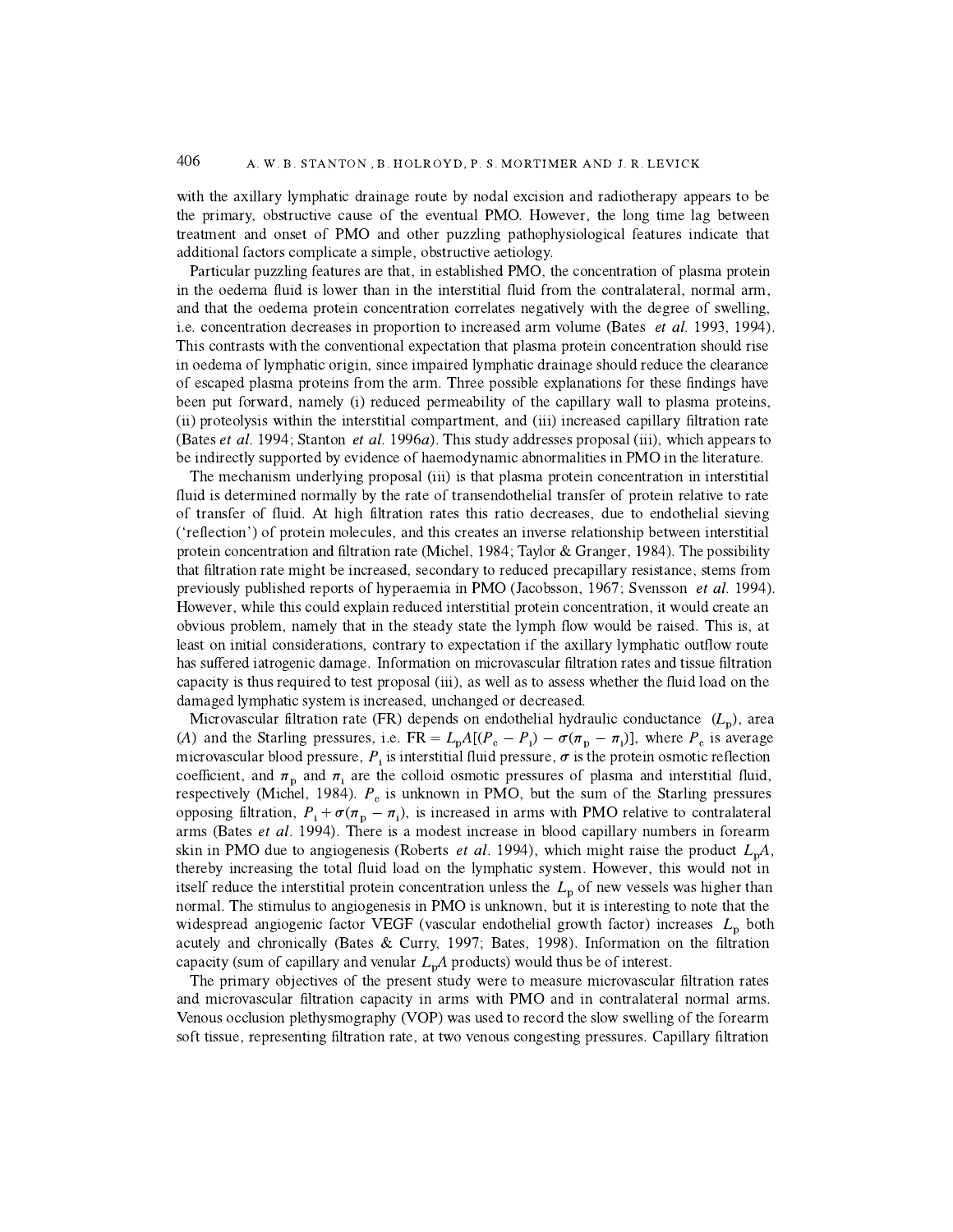capacity (CFC) was conventionally assessed from the increase in filtration rate per unit increase in venous pressure.

A secondary purely technical objective was to compare a newer system for recording swelling rates, the Perometer, with the conventional mercury strain gauge method (Michel  $\&$ Moyses, 1985; Gamble *et al.* 1993). A possible limitation of strain gauge plethysmography is that the mercury loop, which is under tension around the limb, may compress the tissue (especially oedematous tissue) beneath it. This might result in an underestimation of swelling rates. With the optoelectronic volumeter (Perometer), however, limb volume is computed from the interruption of light beams by the arm (Fischbach et al. 1986). No compression of tissue occurs, offering a theoretical advantage in the study of PMO. The comparative assessment of the Perometer was made in healthy subjects as well as in patients.

## methods

# Subjects

Twenty-two women (aged 46-85 years; mean, 66 years) with unilateral PMO following breast cancer treatment were recruited from the Lymphoedema Clinic, The Royal Marsden NHS Trust, London and Surrey. The right arm was affected in 13 patients and the left arm in nine. An elastic compression sleeve was worn during the daytime by all patients and the oedema was considered stable. The median interval between completion of radiotherapy and onset of oedema was 18 months (mean 42 months) and the range  $0-24$  years. The median duration of oedema at the time of study was 5 years (mean 9 years), with a range of  $1.25-40$  years. Fourteen healthy subjects, eight male and six female (aged  $18-49$  years; mean, 25 years), were recruited from the student and staff population at St George's Hospital Medical School. No subject had cardiovascular disease or was taking cardiovascular drugs. Caffeine-containing drinks were avoided for 3 h beforehand. The one subject from each group who smoked had not done so since the previous day.

The unaffected arm of each patient provided a paired control for comparison with the arm with PMO. The healthy group was used for comparison of the Perometer with the strain gauge and to provide a value for filtration capacity in normal arms. No attempt was made, therefore, to age- and sex-match the two groups of subjects.

Local Ethics Committee approval was obtained and informed consent given.

#### Equipment and preparation

This was described in detail previously (Stanton et al. 1997, 1998). Briefly, a mercury strain gauge (Lectromed, St Peter, Jersey) was secured around the mid-forearm. The loop, under minimal tension, ran over a series of thin plastic strips, which spread the load to minimize any sinking of the gauge into the tissues. The forearm was inserted horizontally into the measuring frame of the Perometer (300 S, Pero-System, Wuppertal, Germany) and supported. The region measured by the Perometer was a 3.1 mm wide segment located 3 cm proximal to the strain gauge. Previous technical evaluations have confirmed the Perometer's accuracy and reproducibility for static measurement of limb volume and for measurement of the rapid, initial venous swelling during venous congestion (Stanton et al. 1997, 1998). Both devices provide a continuous record of circumference versus time, from which the percentage swelling rate is calculated, i.e. increase in volume per 100 ml forearm tissue per minute. A minor disadvantage of the Perometer during the prolonged measurements of slow swelling rates was that the software recording file saturated at 1000 s (16·7 min), so it was often necessary to start a fresh computer file in mid-experiment.

A blood pressure cuff (Accoson, London) enclosed in a non-expandable plastic sleeve was wrapped around the upper arm and connected to an inflation unit with compressor (Jun-Air, Nørresundby, Denmark) to generate venous congestion. The congesting pressure in the cuff was recorded by a SensoNor 840 pressure transducer and PM-1000 CWE amplifier (Linton Instrumentation, Diss, Norfolk). Direct measurements show that venous pressure closely mirrors cuff pressure (Levick & Michel, 1978; Christ et al. 1997).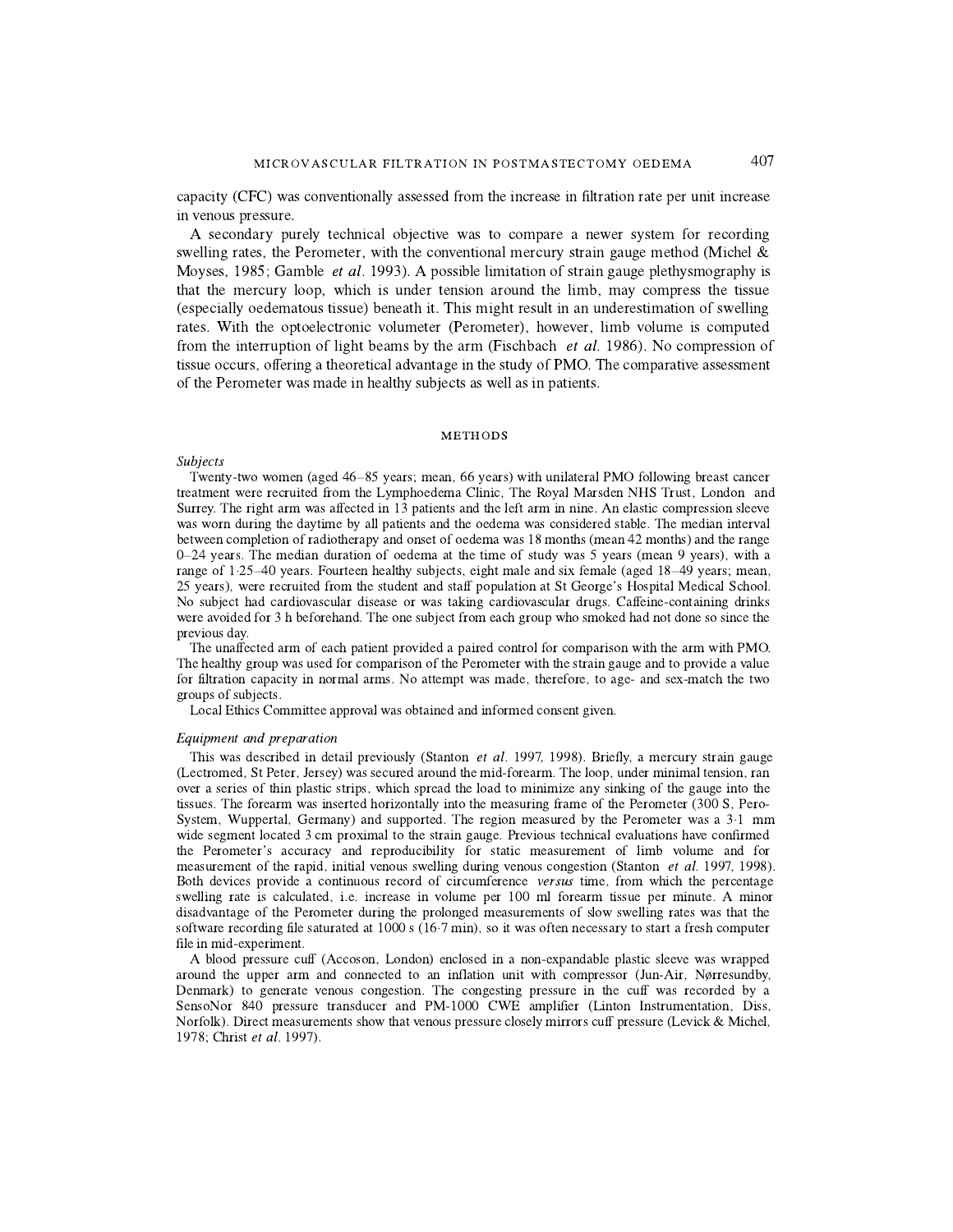# 408 A. W. B. STANTON , B. HOLROYD, P. S. MORTIMER AND J. R. LEVICK

In both arms of five patients a photoplethysmograph (PPG) probe (Medasonics, Mountain View, CA, USA) was attached to the skin 3 cm distal to the strain gauge. The probe emits infra-red light into the skin, and the back-scattered light is processed to provide a continuous, semiquantitative record of local cutaneous blood volume. This technique was used to make an independent assessment of the marked oscillations that had been noted in the late-phase circumference record of some subjects, and are thought to be possibly of vascular origin.

Brachial artery pressure was measured by conventional sphygmomanometry. Mean blood pressure and heart rate were recorded during the experiment using a Finapres 2300 (Ohmeda, Louisville, CO, USA). Perometer recordings were saved on computer disk and other parameters were recorded on a six-channel chart recorder (SE400, Servogor, Goerz, Vienna, Austria).

## Protocol

The compression sleeve (normally worn during daytime) was removed at least 12 h prior to the commencement of the study. Brachial artery blood pressure was measured. After a 30 min acclimatization period (ambient temperature  $25.7-27.5$  °C, humidity  $29-58$ %), with the subject relaxed and comfortable, each forearm volume between wrist and olecranon process was measured with the Perometer (Stanton et al. 1997). The Finapres cuff was attached to the middle finger of the hand opposite to the side being studied. The mercury strain gauge was calibrated on the arm. With the forearm supported in a horizontal position 5–8 cm below mid-right atrial level, the collecting cuff pressure was inflated quickly to 30 cmH<sub>0</sub>O  $(22 \text{ mmHg})$  and maintained at this pressure for  $10-15$  min while the swelling (filtration) rate was recorded. Congestion pressure was then increased to 60 cmH<sub>2</sub>O (44 mmHg) and swelling rate recorded for a further 10–15 min, followed by deflation. Both arms were studied during the same laboratory visit, the order being alternated for successive subjects.

## Measurement of swelling rates and adjustment for bone content

Swelling rate was calculated from the gradual upward slope of the circumference recording from 3 min after venous congestion onwards. The initial steep slope at less than 3 min is caused principally by venous distension, reflecting arterial inflow, whereas the subsequent phase is caused by the accumulation of interstitial fluid and reflects microvascular filtration rate (Krogh et al. 1932; Sejresen et al. 1981; Michel & Moyses, 1987; Gamble et al. 1993). The slope was fitted by an independent operator by eye, the operator being blind to the identity of the limb. Swelling rates were calculated from the slopes as described previously (Stanton et al. 1997, 1998).

Results are presented as swelling rate per unit volume of soft tissue rather than per unit volume of arm, an adjustment being made for bone because bone does not swell. The radius and ulna account for 13% of normal forearm volume (Cooper *et al.* 1955), and it was assumed that bone volume on the swollen side was the same as on the normal side.

The change in FR per unit increase in venous pressure per 100 ml tissue is often called capillary filtration capacity, 'capillary' in this context encompassing all microvascular exchange vessels, including venules. The qualification, apparent capillary filtration capacity (CFC  $_{a}$ ) is used here because only the increase in venous pressure was known, not that in capillaries (or venules). Nevertheless, true CFC and  $CFC<sub>a</sub>$  are usually closely related, because the pre- to post-capillary resistance ratio is high (Michel & Moyses, 1987).

#### Statistical analysis

Comparisons within groups were made using Student's paired  $t$  test. Regression analysis and correlation coefficients were analysed with Microsoft Excel 7.0 software. Differences were considered significant at  $P < 0.05$ .

#### results

## Arm volumes and cardiovascular baseline

In the healthy subjects dominant forearm volume including bone  $(1232 \pm 280 \text{ m})$ , mean  $\pm$  s.d.,  $n = 14$ ) was 3·6% greater than non-dominant forearm volume (1189  $\pm$  263 ml,  $P = 0.0003$ , Student's paired t test). Brachial artery pressure was  $118 \pm 6/79 \pm 7$  mmHg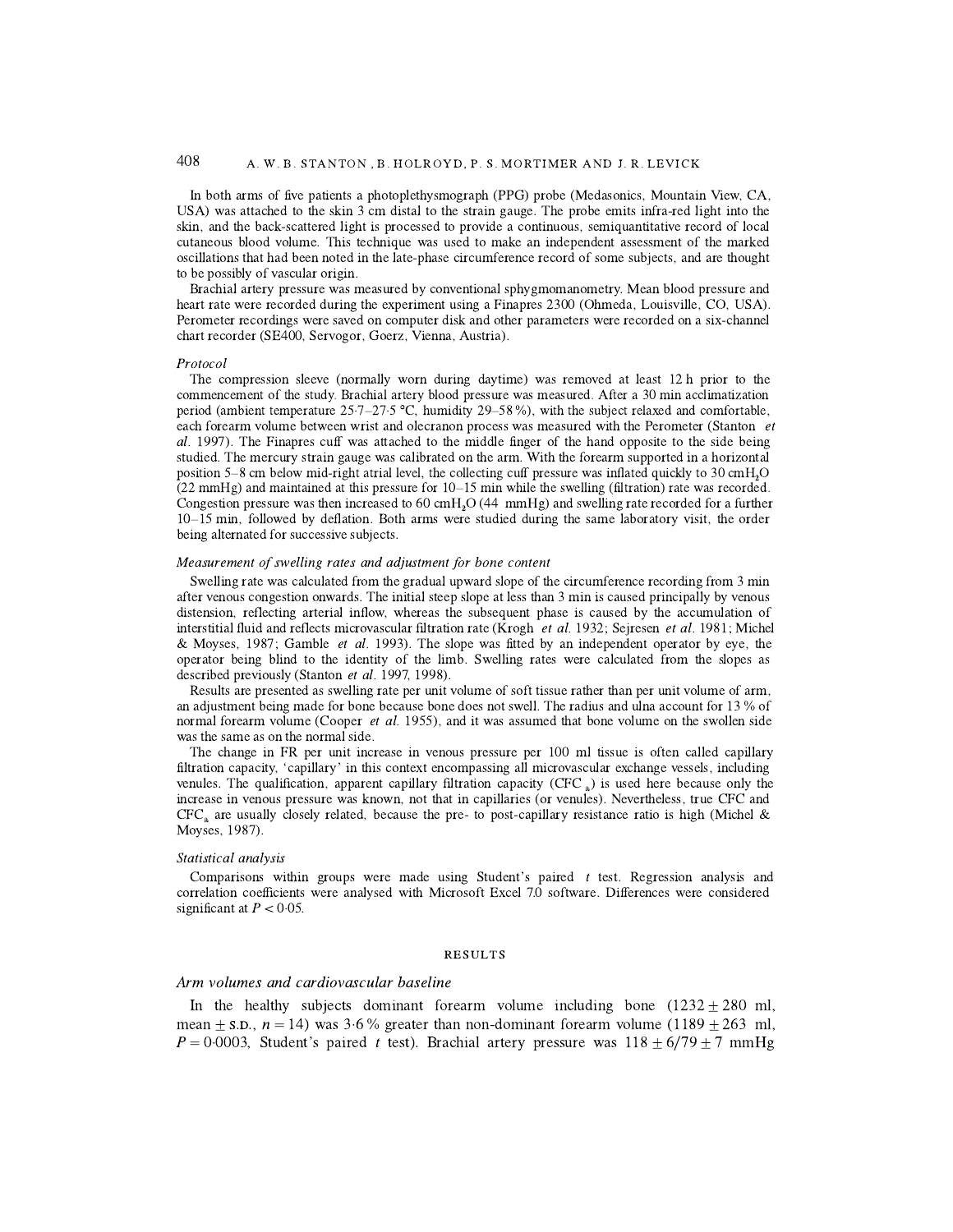

Fig. 1. Scattergram of fractional increase in forearm soft tissue volume versus years of duration of postmastectomy oedema (PMO)  $(n = 22)$ . For details of fitted regression line see text.

(systolic/diastolic, mean  $\pm$  s.D.), finger arterial pressure 68  $\pm$  11 mmHg (dominant side) and 71  $\pm$  10 mmHg (non-dominant side), heart rate 68  $\pm$  8 min<sup>-1</sup>, and skin temperatures 33·7  $\pm$ 1.7 °C (dominant) and  $33.7 \pm 1.2$  °C (non-dominant). The difference between the brachial artery and finger blood pressure readings (for both groups) is greater than previously reported (Imholz et al. 1990), presumably indicating that the subjects were more relaxed for the Finapres measurement.

In the patients, brachial artery pressure was a little higher,  $140 \pm 18/88 \pm 9$  mmHg (systolic/diastolic, mean  $\pm$  s.D.), reflecting their greater age. Finger arterial pressures were  $70 \pm 13$  mmHg (PMO side) and  $72 \pm 11$  mmHg (unaffected, or control, side,  $P = 0.22$ ), and heart rate 71  $\pm$  9 min<sup>-1</sup>. Skin temperatures (control 33.3  $\pm$  1.4 °C, PMO 33.4  $\pm$  1.7 °C), provided no indication of cutaneous hyperaemia on the affected side. Forearm volume including bone was  $1470 \pm 648$  ml on the PMO side and  $927 \pm 230$  ml on the control side, a difference of  $1.56 \pm 0.41$  times ( $n = 22$ ,  $P = 0.00005$ , paired t test). If absolute bone volume is assumed to be the same on the two sides (see Methods), the affected soft tissues had swollen  $1.64 \pm 0.48$  times.

Degree of swelling correlated poorly but significantly with duration of swelling, as shown in Fig. 1 (correlation coefficient  $r = 0.55$ ,  $P = 0.008$ ,  $n = 22$ ). The relative swelling, PMO soft tissue volume/control soft tissue volume ( $V_{PMO}/V_{\text{CTL}}$ ), was described by the regression equation  $V_{\text{PMO}}/V_{\text{CTL}} = 0.027D + 1.396$ , where D is duration in years. Therefore forearm soft tissue volume increased on average by 2·7% per year. This result was heavily influenced by two patients with very long-standing, severe swelling. However, in an earlier study of 51 PMO patients the percentage volume increase for the whole arm (wrist to shoulder, including bone) did not correlate significantly with duration (Bates et al. 1993).

#### Volume records during prolonged venous congestion

Perometer records from the arm of a young healthy subject and from an arm with PMO are shown in Fig.  $2A$  and B, demonstrating the slow increase in volume due to prolonged microvascular filtration. In the healthy group, satisfactory, measurable slopes were obtained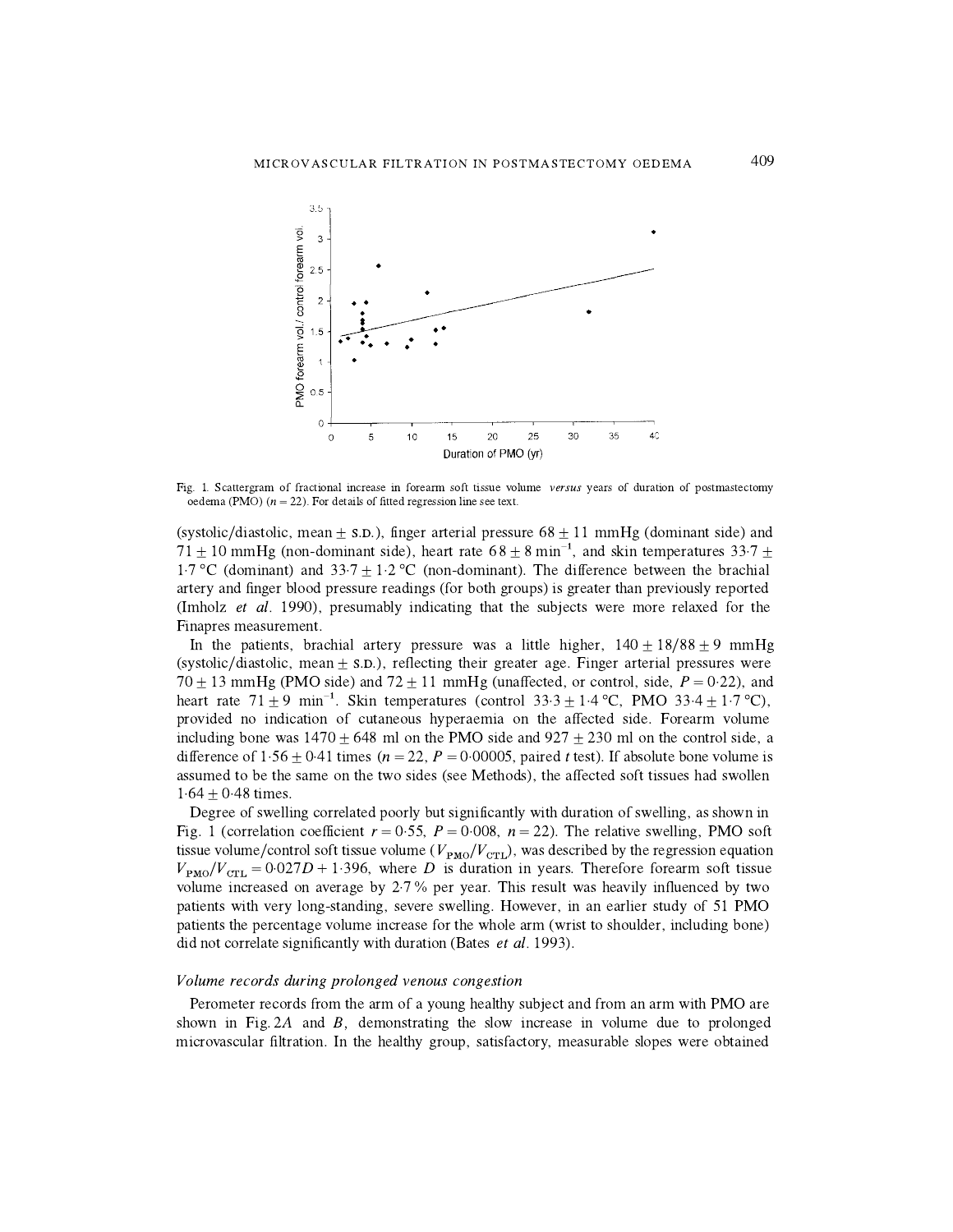

Fig. 2. Perometer recordings of forearm swelling during prolonged venous congestion to 30 cmH<sub>2</sub>O. A, recording of segment volume in a dominant arm of a healthy subject subjected to 11 min of venous congestion. VC, onset of venous congestion; a, phase of rapid venous distension, representing arterial inflow; b, phase of slow swelling at  $>$  3 min, representing microvascular filtration into soft tissue interstitium. The measured slope is shown by the dashed lines. B, recording from the affected (postmastectomy oedema) arm of a patient. Mild undulation in the recording, as here, was common at the lower congestion pressure. A more pronounced example is shown in Fig. 6.

from  $10/14$  subjects with the Perometer and  $11/14$  with the strain gauge. For the patients, however, measurable slopes were obtained from only  $5/22$  with the Perometer and  $10/22$  with the strain gauge (Table 1). Discarded recordings were erratic, with no clearly discernible slope. This problem, though little discussed, is neither new (see Krogh *et al.* 1932) nor unique to the Perometer, being present in many strain gauge traces too. The problem was more severe in the patients, even in their unaffected arms, than in the younger, healthy group. Slow undulations of slope were especially common at 30 cmH<sub>2</sub>O. In the patients, wave amplitude (measured from the strain gauge record, mean  $\pm$  s.D.) was  $0.31 \pm 0.26$  ml  $(100 \text{ ml})^{-1}$  in the control arm and  $0.39 \pm 0.31$  ml (100 ml)<sup>-1</sup> in the arm with PMO ( $P = 0.85$ , unpaired t test). Wave frequency was  $0.20 \pm 0.07$  cycles min<sup>-1</sup> in the control arm (range 0.13–0.33 cycles min<sup>-1</sup>) and  $0.14 \pm 1.0$ 0.06 cycles min<sup>-1</sup> in the arm with PMO (range 0.06–0.23 cycles min<sup>-1</sup>;  $P = 0.12$ ). Such waves may arise from slow oscillations in vascular tone (see 'Photoplethysmography', below). The ages of patients from whom acceptable recordings were obtained (67.3  $\pm$  13.6 years, mean  $\pm$  s.d.) and their degrees of arm swelling  $(1317 \pm 723 \text{ ml})$ , an increase of  $1.51 \pm 0.49$  times) were similar to those of patients in whom recordings were unsatisfactory.

### Comparison of methods; strain gauge and Perometer results for same arm

Filtration rates at 30 and 60 cmH<sub>2</sub>O congestion pressure (FR  $_{30}$ , FR<sub>60</sub>) and CFC<sub>a</sub> determined with the Perometer were not significantly different from those determined simultaneously with the strain gauge. This was the case both in healthy subjects and in patients (see Table 1).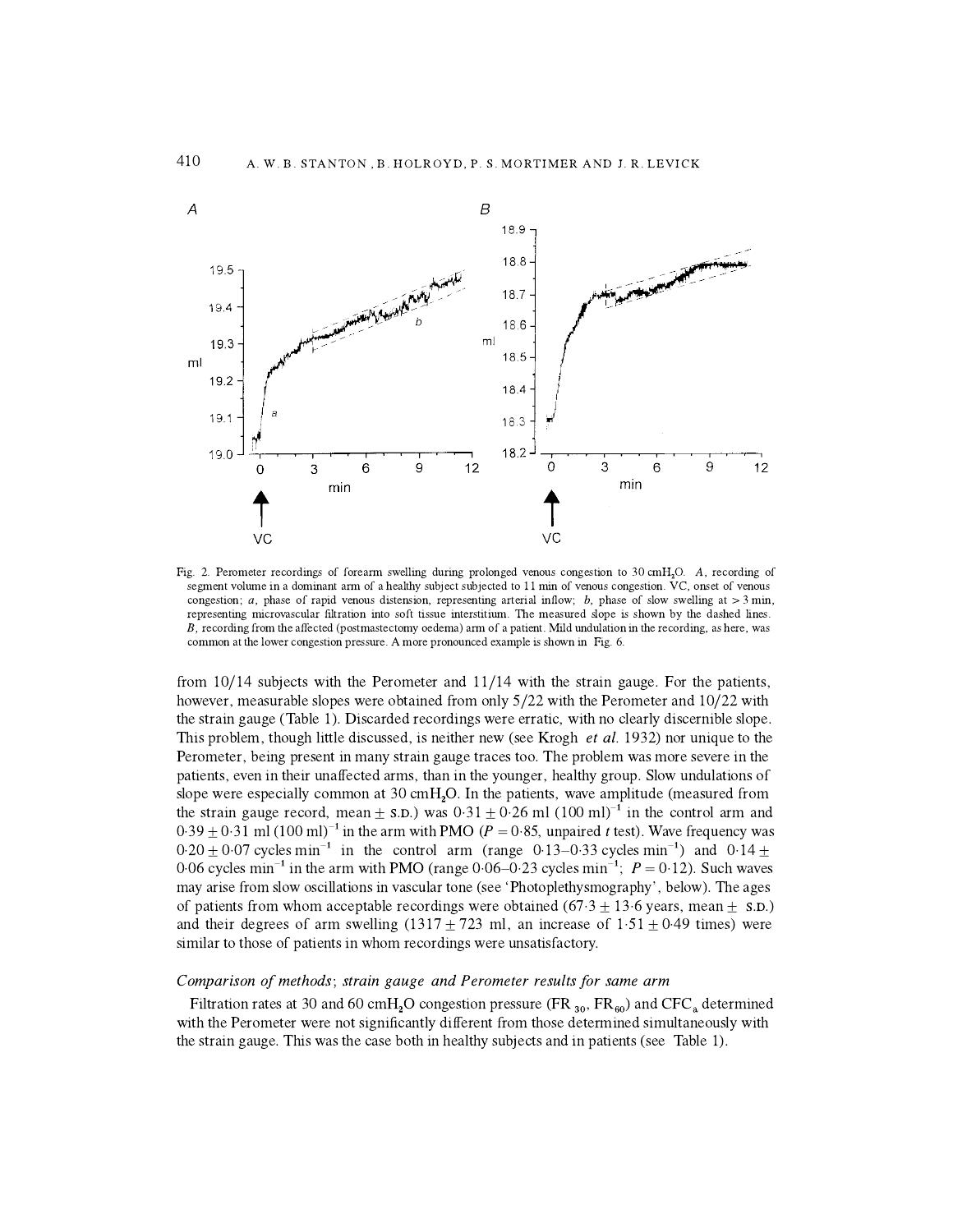Table 1. Comparison of forearm soft tissue filtration rates (FR  $_{30}$  and FR<sub>60</sub>) and capillary filtration capacity (CFC<sub>a</sub>) measured by a Perometer and by a mercury strain gauge during venous congestion

|                  |                     |                       | Perometer           |                        |                       | Mercury strain gauge  |                      | P    |
|------------------|---------------------|-----------------------|---------------------|------------------------|-----------------------|-----------------------|----------------------|------|
| Healthy gp:      | Dominant arm        | Non-dominant arm      |                     | Both arms              | Dominant arm          | Non-dominant arm      | Both arms            |      |
| FR <sub>30</sub> | $69.4 \pm 14.0(10)$ |                       | $62.0 \pm 9.2$ (10) | $65.7 \pm 8.2$ (20)    | $55.6 \pm 10.8$ (11)  | $57.2 \pm 14.4$ (11)  | $57.7 \pm 7.9$ (22)  | 0.12 |
| FR <sub>60</sub> | 172.2 ± 20.3 (10)   | $181.8 \pm 13.0$ (10) |                     | $177.0 \pm 52.6$ (20)  | $209.4 \pm 38.2$ (11) | $141.9 \pm 29.8$ (11) | $1707 \pm 21.4$ (22) | 0.74 |
| CFC <sub>n</sub> | $3.4 \pm 0.6$ (10)  | $4.0 \pm 0.6$ (10)    |                     | $3.7 \pm 0.4$ (20)     | $5.1 \pm 1.1(11)$     | $2.8 \pm 0.6$ (11)    | $3.8 \pm 0.6$ (22)   | 0.94 |
| Patients:        |                     | Control arm           |                     | PMO arm<br>Control arm |                       |                       | PMO arm              |      |
| $-FR_{30}$       | $74.8 \pm 27.1(5)$  |                       | $44.3 \pm 14.3$ (5) |                        | $55.1 \pm 11.2$ (10)  |                       | $34.7 \pm 4.7$ (10)  |      |
| $FR_{60}$        | $159.8 \pm 56.1(5)$ |                       | $99.1 \pm 36.2(5)$  |                        | $128.3 \pm 14.4$ (10) |                       | 108.9 ± 16.5 (10)    |      |
| CFC <sub>a</sub> | $2.8 \pm 1.0(5)$    |                       |                     | $1.8 \pm 1.1$ (5)      | $2.4 \pm 0.4$ (10)    |                       | $2.5 \pm 0.5$ (10)   | 0.39 |

FR values are given as (mean  $\pm$  s.e.m.)  $\times$  10<sup>-3</sup> ml (100 ml)<sup>-1</sup> min<sup>-1</sup> and CFC<sub>a</sub> values are given as (mean  $\pm$  s.e.m.)  $\times$  10<sup>-3</sup> ml  $(100 \text{ ml})^{-1}$  cmH<sub>3</sub>O<sup>-1</sup> min<sup>-1</sup>, with the number of measurements in parentheses. For comparison of arms see Table 2. P values refer to paired comparisons (Student's  $t$  test) when the two methods were used simultaneously on the same arm. Measurements by the two methods were obtained simultaneously on both arms of 8 healthy subjects, giving  $n = 16$  for the paired comparison. For the patients there are  $n = 8$  paired comparisons.

The degree of methodological agreement between individual measurements is analysed further by the method of Bland & Altman (1986) in Fig. 3. The swelling rate measured by the Perometer minus that measured simultaneously by the strain gauge was plotted against their average, the best available measure of the true swelling rate for that forearm. This plot shows that, although the mean results of the two methods are not significantly different (the mean difference is close to zero) and there is no significant relation between the difference and average value (i.e. little overall bias), large differences can nevertheless occur in either direction in individual cases. For 24 arms at 30 cmH<sub>2</sub>O, six of the differences lay outside 1 s.D. of the mean difference (Fig. 3A), and at 60 cmH<sub>2</sub>O there were  $8/24$  results outside 1 s.D. (Fig. 3B).

In view of the absence of any consistent difference or bias between the two methods, the two results for a given arm were averaged. This result is used in comparisons between arms except where only one recording was technically satisfactory, when that result was used.

# Comparison between arms in healthy subjects

Filtration rates per 100 ml of normal soft tissue are plotted in Fig. 4. Neither the filtration rates nor the filtration capacity were significantly different between the dominant forearm and non-dominant forearm. Means and P values for paired comparisons are listed in Table 2. The extrapolated pressure intercept at zero swelling rate, the congestion pressure that needs to be exceeded to induce microvascular filtration, was  $10.7 \pm 3.1$  cmH<sub>2</sub>O for the dominant arm and 7.1  $\pm$  5.1 cmH<sub>2</sub>O for the non-dominant arm (mean  $\pm$  s.e.m.). These values did not differ significantly ( $P = 0.56$ , paired t test).

Filtration rate for the soft tissue mass of the entire whole forearm ( $\Sigma FR$ , ml min<sup>-1</sup>) was calculated as forearm soft tissue volume  $\times FR/100$ . Since forearm volume was slightly bigger on the dominant side, this accentuated the slight trend towards greater filtration rates on the dominant side. Even so, the difference did not reach statistical significance  $(P = 0.11$  at 60 cmH<sub>2</sub>O). Aggregate filtration capacity of the forearm ( $\Sigma$ CFC <sub>a</sub>), i.e. forearm soft tissue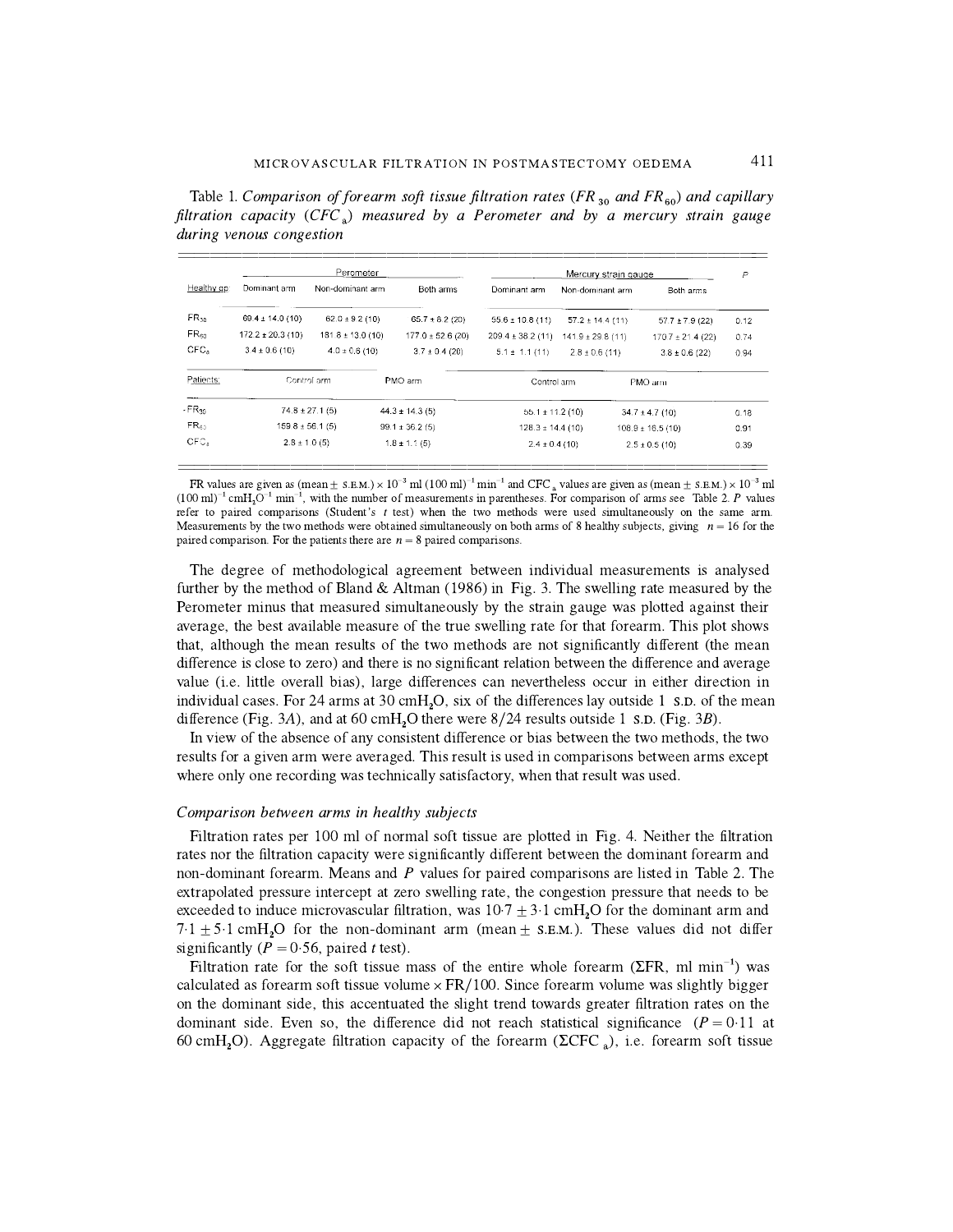

Fig. 3. Comparison of methods. Difference between the filtration rate measured by the Perometer and by the mercury strain gauge (MSG), plotted against the average of the two  $(n = 24)$ . Results are from the healthy group and patients (both arms), with the oedematous arms represented by the open points. The mean difference is shown as a long-dashed line and one standard deviation (s.p.) as short-dashed lines. A, filtration rates at 30 cmH<sub>2</sub>O congestion pressures (FR  $_{30}$ ). Mean difference ( $\pm$  s.d.) was 0·0167  $\pm$  0·038 ml (100 ml)<sup>-1</sup> min<sup>-1</sup>. B, filtration rates at 60 cmH<sub>2</sub>O (FR<sub>60</sub>). Mean difference 0·0139  $\pm$  0·0910 ml (100 ml)<sup>-1</sup> min<sup>-1</sup>.

volume  $\times$  CFC<sub>a</sub>/100 (ml cmH<sub>2</sub>O<sup>-1</sup> min<sup>-1</sup>), was not significantly different on the two sides either (Table 2).

There were thus no major microvascular differences between dominant and non-dominant arms that might bias the comparison of pairs of arms when one of them is affected by oedema.

### Comparison between arms in women with unilateral postmastectomy oedema

Filtration rates per 100 ml soft tissue in patients are plotted in Fig. 5A. Filtration rate at 30 cmHµO was significantly lower in the arm with PMO than in the contralateral arm  $(P = 0.04$ , paired t test). At 60 cmH<sub>2</sub>O the filtration rate per 100 ml was lower in the arm with PMO in 8/11 patients but the differences did not reach statistical significance ( $P = 0.15$ ). The pressure intercept at zero swelling rate was  $5.4 \pm 6.6$  cmH<sub>2</sub>O for the control arm and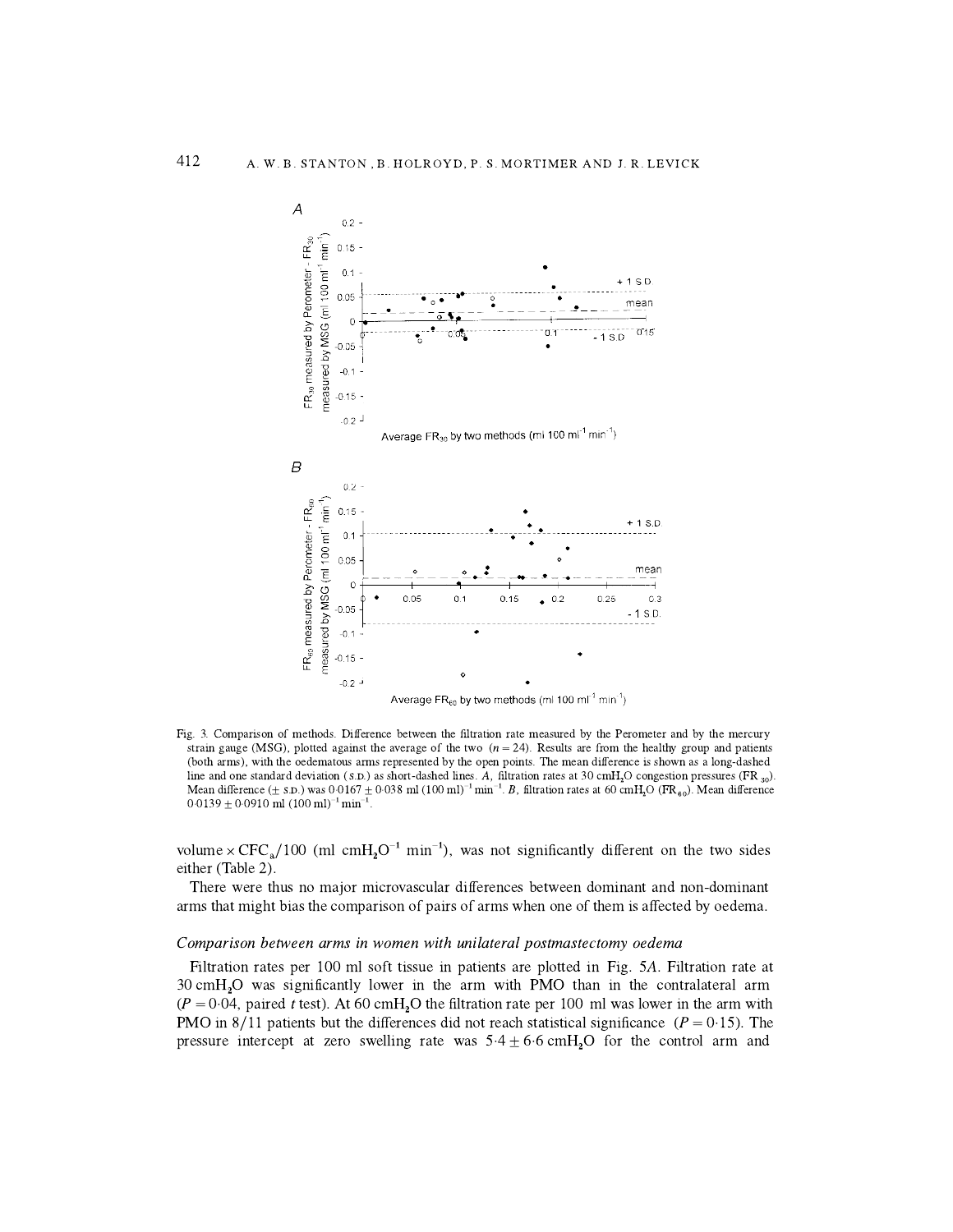| Healthy group:                       | Dominant (13)                 | Non-dominant (13) | Both arms (26)   | P       |  |  |  |
|--------------------------------------|-------------------------------|-------------------|------------------|---------|--|--|--|
| - per 100 ml soft tissue             |                               |                   |                  |         |  |  |  |
| $FR_{30}$                            | $68.0 \pm 8.3$                | $57.8 \pm 10.3$   | $62.9 \pm 6.6$   | 0.50    |  |  |  |
| FR <sub>60</sub>                     | $199.8 \pm 25.8$              | $156.3 \pm 19.1$  | $178.1 \pm 16.3$ | 0.25    |  |  |  |
| CFC <sub>a</sub>                     | $4.4 \pm 0.7$                 | $3.3 \pm 0.4$     | $3.8 \pm 0.4$    | 0.24    |  |  |  |
| - whole forearm (soft tissue)        |                               |                   |                  |         |  |  |  |
| $\Sigma$ FR <sub>30</sub>            | $726.1 \pm 104.2$             | $546.2 \pm 75.7$  | $636.1 \pm 65.6$ | 0.51    |  |  |  |
| $\Sigma$ FR <sub>an</sub>            | $2126 \pm 323$                | $1565 \pm 185$    | $1845 \pm 191$   | 0.11    |  |  |  |
| $\Sigma$ CFC <sub>a</sub>            | $46.7 \pm 8.9$                | $33.9 \pm 5.3$    | $40.3 \pm 5.2$   | 0.36    |  |  |  |
| Forearm vol.(ml)<br>(excluding bone) | $1056 \pm 69$                 | $1017 \pm 64$     | $1037 \pm 55$    | < 0.001 |  |  |  |
| Patients:                            | Control arm (11)              |                   | PMO arm (11)     | P       |  |  |  |
| - per 100 ml soft tissue             |                               |                   |                  |         |  |  |  |
| $FR_{30}$                            | $66.9 \pm 12.8$               |                   | $35.5 \pm 5.0$   | 0.04    |  |  |  |
| $FR_{60}$                            | $149.4 \pm 23.9$              |                   | $102.1 \pm 13.5$ | 0.15    |  |  |  |
| CFC <sub>a</sub>                     | $2.8 \pm 0.5$                 |                   | $2.2 \pm 0.5$    | 0.47    |  |  |  |
|                                      | - whole forearm (soft tissue) |                   |                  |         |  |  |  |
| $\Sigma$ FR <sub>30</sub>            | $503.7 \pm 109.3$             |                   | $411.0 \pm 82.2$ | 0.50    |  |  |  |
| $\Sigma$ FR <sub>60</sub>            | $1063 \pm 152.0$              |                   | $1168 \pm 235.6$ | 0.77    |  |  |  |
| $\Sigma$ CFC <sub>a</sub>            | $18.3 \pm 2.6$                |                   | $25.4 \pm 6.2$   | 0.40    |  |  |  |
| Forearm vol.(ml)<br>(excluding bone) | $748 \pm 65$                  |                   | $1202 \pm 212$   | 0.03    |  |  |  |

Table 2. Between-arms comparison of soft tissue filtration rates (FR  $_{30}$  and FR<sub>60</sub>) and capillary filtration capacity  $(CFC_a)$ 

 FR values are given as (mean  $\pm$  s.e.m.)  $\times$  10<sup>-3</sup> ml (100 ml)<sup>-1</sup> min<sup>-1</sup> and CFC<sub>a</sub> values are given as (mean  $\pm$  s.e.m.)  $\times$  10<sup>-3</sup> ml (100 ml)<sup>-1</sup> cmH<sub>2</sub>O<sup>-1</sup> min<sup>-1</sup>. The number of arm measurements is shown in parentheses. Aggregate values for the entire forearm,  $\SigmaFR_{30}$  and  $\SigmaFR_{60}$  ( $\times 10^{-3}$  ml min<sup>-1</sup>) and  $\Sigma CFC_a$  ( $\times 10^{-3}$  ml cmH<sub>2</sub>O<sup>-1</sup> min<sup>-1</sup>) are FR<sub>30</sub>, FR<sub>60</sub> and CFC<sub>a</sub>, respectively, multiplied by forearm soft tissue volume. P refers to comparison of arm



Fig. 4. Filtration rates (FR) in the arms of healthy subjects. Filtration rates per 100 ml forearm soft tissue in the dominant and non-dominant arms (mean  $\pm$  s.e.m.,  $n = 13$ ) are plotted against congestion pressure. The slope represents the filtration capacity of 100 ml soft tissue. The differences between the arms are not statistically significant (Student's paired  $t$  test; see Table 2 for  $P$  values).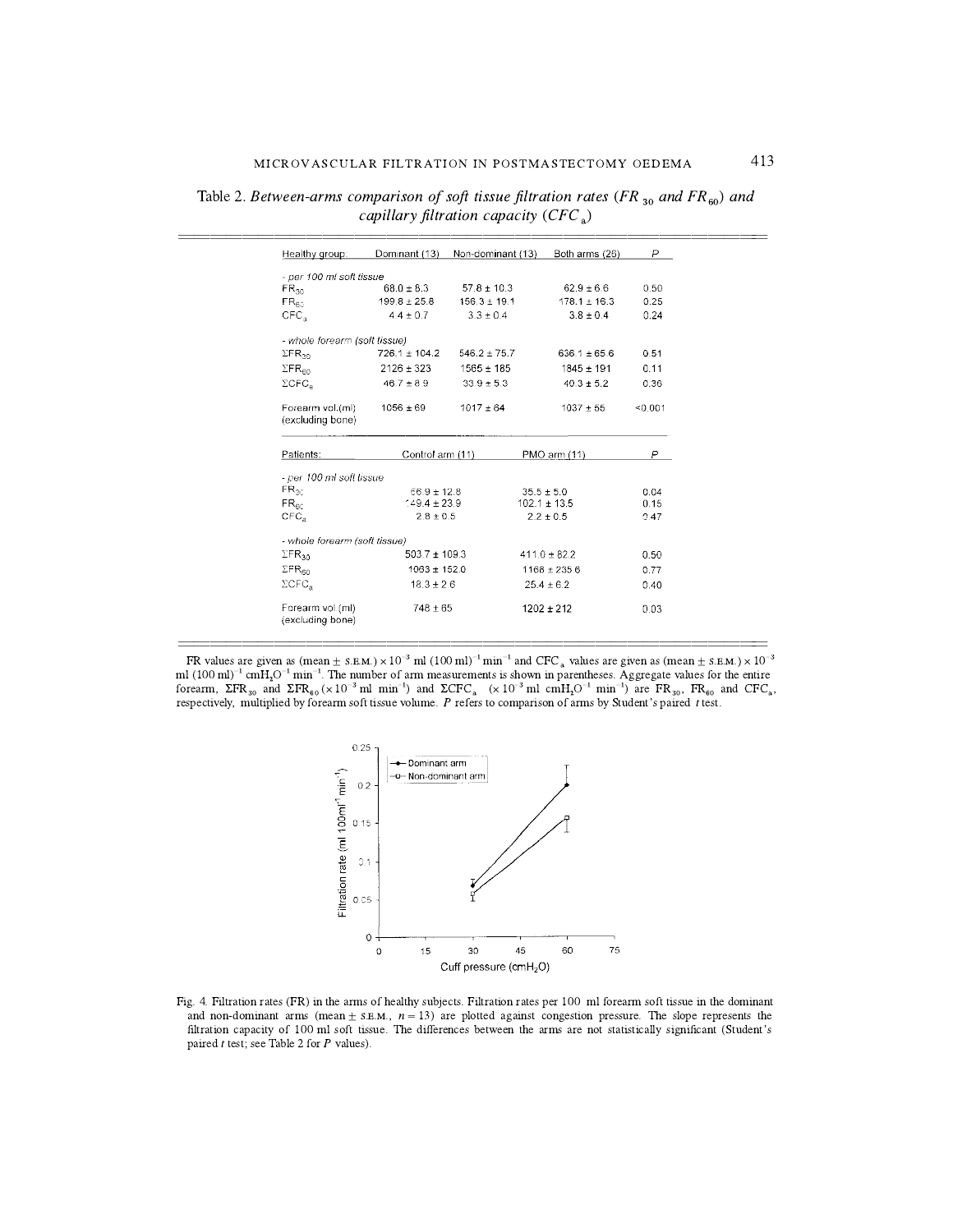

Fig. 5. Filtration rates (FR) in the arms of patients with unilateral postmastectomy oedema (PMO). A, filtration rates per 100 ml soft tissue in the PMO and the opposite, unaffected (control) arms (mean  $\pm$  s.e.m.,  $n = 11$ ) are plotted against congestion pressure. The slope represents filtration capacity per  $100 \text{ ml}$  tissue. P values refer to comparison of filtration rates in the two arms by Student's paired  $t$  test.  $B$ , total fluid load on the lymphatic system, calculated as total forearm tissue volume × filtration rate per ml tissue. Differences between the PMO and control arms are not significant.

7.9  $\pm$  6.9 cmH<sub>2</sub>O for the arm with PMO (mean  $\pm$  s.e.m.). Again, these values did not differ significantly ( $P = 0.77$ ). Filtration capacity per 100 ml (CFC<sub>a</sub>) was similar in the two arms (Table 2). The trend to a lower mean  $CFC_a$  in the control arms of patients than in the healthy group did not reach statistical significance ( $P = 0.16$ , unpaired t test).

Since the volume of the arm with PMO was much greater than that of the control arm, the FR was scaled up by total soft tissue volume to calculate the *total* fluid load on the lymphatic system in each forearm (Fig.  $5B$ ). Total fluid loads are given in Table 2. There were no significant differences between the two arms. Similarly, the filtration capacity of the entire affected forearm,  $(25.4 \pm 6.2) \times 10^{-3}$  ml cmH<sub>2</sub>O<sup>-1</sup> min<sup>-1</sup>, was not significantly different from that of the control forearm,  $(18.3 \pm 2.6) \times 10^{-3}$  ml cmH<sub>2</sub>O<sup>-1</sup> min<sup>-1</sup> (P = 0.40).

The lower forearm is subjected to a gravity-induced venous pressure of 30 cmH<sub>2</sub>O or more during orthostasis with the arm in a hanging position. In the supine position the arm is usually close to heart level and antecubital venous pressure at heart level is  $\sim 8-10$  mmHg. Linear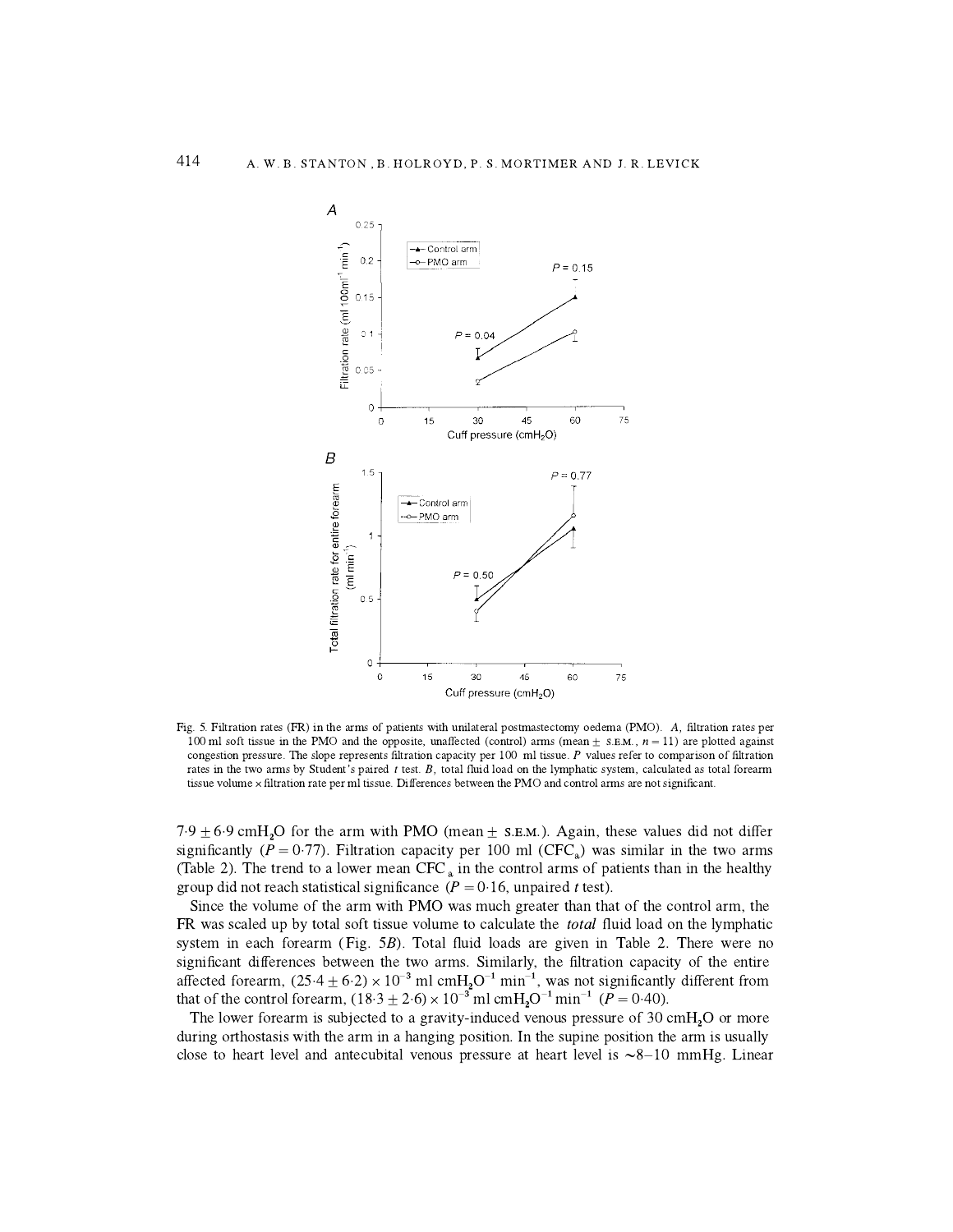

Fig. 6. Photoplethysmograph (PPG) record in a patient with marked oscillations in the swelling records. Simultaneous PPG (trace  $a$ , in volts, V), mercury strain gauge (trace  $b$ ), and Perometer (trace  $c$ ) recordings over 15 min from a forearm with postmastectomy oedema, following venous congestion (VC) to 30 cmH<sub>2</sub>O at time zero. Pronounced, slow undulations are superimposed on the upward incline of the swelling records (traces  $b$  and  $c$ ). (The original Perometer recording has a different horizontal scale to that of the PPG and the strain gauge but has been expanded to show correspondence with the other records.) The PPG signal peaked rapidly after cuff inflation, then declined before gradually increasing again, with subsidiary oscillations. It does not closely mirror the circumference traces, except on initial congestion, probably because the PPG recording is from a small region of skin, whereas the circumference record is greatly influenced by muscle, the predominant tissue.

extrapolation of the relations in Fig. 5B to venous pressures at heart level indicated that the total filtration load on the lymphatic system of the affected arm in the supine position is no greater than in the opposite, unaffected arm.

# Photoplethysmography

To assess whether the phenomenon of volume fluctuations might be of vascular origin, PPG recordings were made in both arms of five patients. Figure 6 shows a PPG recording plus the simultaneous Perometer and strain gauge recordings. The PPG signal rose abruptly as venous congestion increased the local vascular volume. The signal then fell below its initial peak despite the maintained venous congestion pressure. A small dip in the strain gauge record of arm circumference, coinciding with the early dip in the PPG record, was seen in  $5/10$  arms (not illustrated). The PPG signal then tended to oscillate markedly with a slight general upward trend. The upward trend may reflect the accumulation of haemoconcentrated blood in the capacitance vessels but the oscillations, often rapid, were suggestive of variations in vascular tone.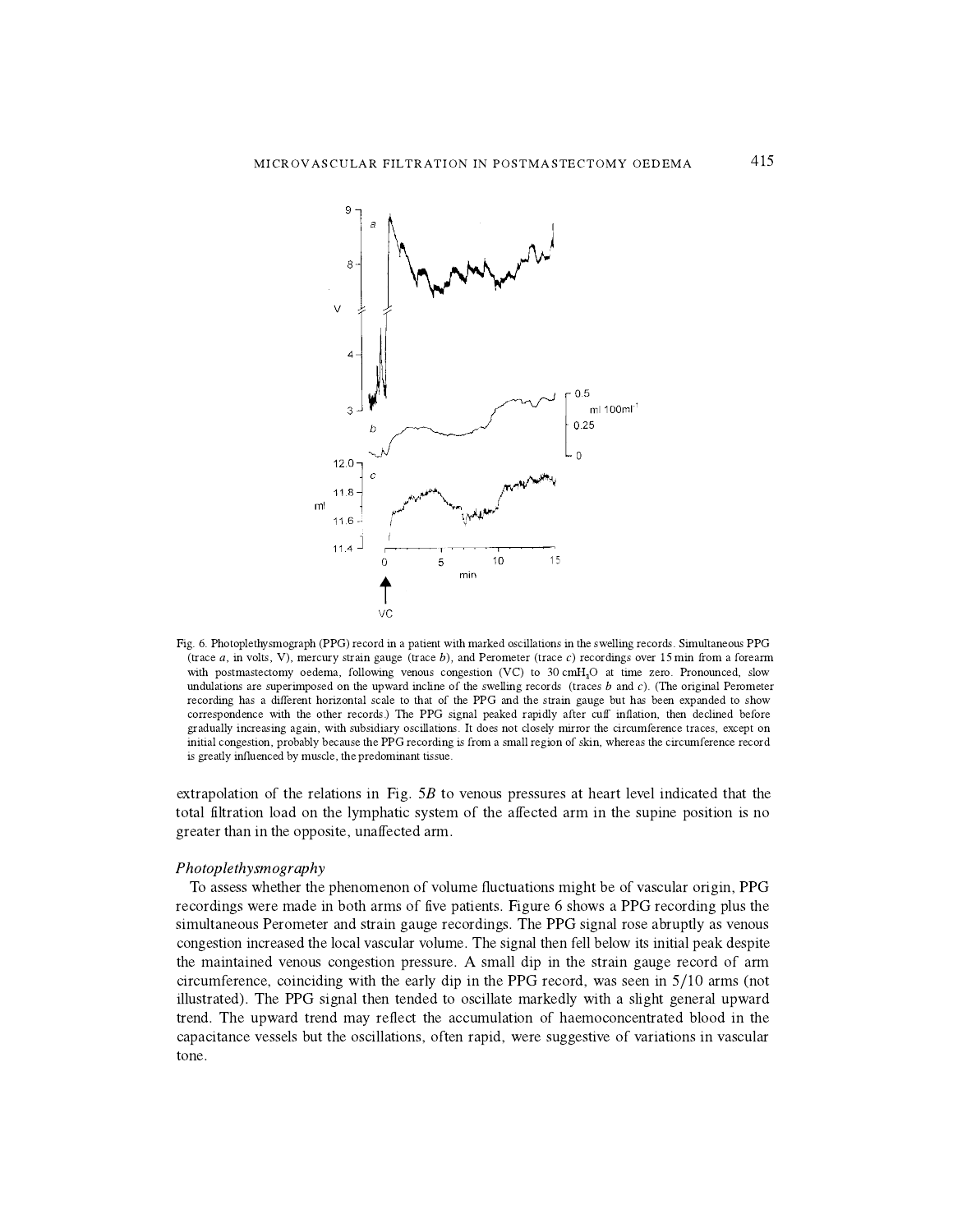# discussion

#### Methodology

The Perometer and mercury strain gauge yielded similar mean results, allaying the initial fear that the mercury loop might sink into oedematous tissues, resulting in underestimation of swelling rates. Differences in results by the two methods in a given arm occurred in either direction, without systematic bias. The mean result for the microvascular filtration capacity of soft tissue in young, healthy subjects, namely  $3.8 \times 10^{-3}$  ml (100 ml)<sup>-1</sup> cmH<sub>2</sub>O<sup>-1</sup> min<sup>-1</sup>, was similar to literature values, e.g.  $3.\overline{3} \times 10^{-3}$  ml (100 ml)<sup>-1</sup> cmH<sub>2</sub>O<sup>-1</sup> min<sup>-1</sup> (soft tissue and bone: Landis & Gibbon, 1933), and  $3.4 \times 10^{-3}$  ml  $(100 \text{ ml})^{-1}$  cmH<sub>2</sub>O<sup>-1</sup> min<sup>-1</sup> (soft tissue only: Michel & Moyses, 1985). Filtration capacity measured per 100 ml forearm tissue including bone slightly underestimates the value for soft tissue alone.

Volume fluctuations often lead to rejection of swelling rate records, and have been attributed to slight limb movements (Gamble *et al.* 1993) and fluctuating vasomotor tone (Krogh *et al.* 1932). In our subjects sudden shifts in the record were sometimes clearly linked to an observed movement, e.g. talking and myoclonic jerks. Slight longitudinal displacement of the arm within the Perometer frame occurring with some subjects over the long recording period appeared to be the cause of the greater failure rate with this technique in the patient group; the strain gauge by contrast is attached to the skin and is not prone to this form of interference. Less abrupt fluctuations in the swelling record, including a downward slope over many minutes during some Perometer and strain gauge records ( Fig. 6), were attributed to changes in wholelimb blood volume, mediated by changes in vascular tone. The PPG recordings provided indirect evidence for fluctuations in vascular volume and tone in small regions of skin. Such changes would have to be co-ordinated over large regions of skin and muscle to affect the circumference record. The skeletal muscle vascular bed and contractions of an obstructed lymphatic system are further possible sources of volume changes. Periodic changes in leg volume ('volumotion') with frequencies of  $1-20$  cycles min<sup>-1</sup> have been reported by Christ *et* al. (1995) and attributed to arteriolar vasomotion. Olszewski & Engeset (1980) recorded the frequency of lymphatic contractions in obstructed subcutaneous lymphatic vessels in the human leg and obtained a range of  $2.5-10$  cycles min<sup>-1</sup>, also faster than observed in the present study.

# Filtration in postmastectomy oedema

Microvascular filtration rate per 100 ml tissue during venous congestion was lower in the arm with PMO than in the unaffected arm. Two mechanisms which could account for this are (i) increased content of water and fibrous tissue per 100 ml oedematous tissue, which reduces or 'dilutes' the density of pre-existing exchange vessels on the PMO side, and (ii) increased opposition to filtration due to changes in the interstitial Starling term,  $P_i - \pi_i$ .

The contribution of mechanism (i), microvessel 'dilution', is evident from Fig.  $5B$ , where correction for the increased arm volume brings the congestion filtration rates on the two sides closer together. Dilution of the vasculature in PMO may been inferred from the earlier finding that forearm blood flow per 100 ml tissue is reduced compared with the unaffected arm, but total forearm blood flow is unchanged (Stanton *et al.* 1998). Since the ratio of mean control soft tissue volume to PMO soft tissue volume was 0·62 in the successful studies, simple dilution of pre-existing exchange vessels would, in the absence of angiogenesis or inflammation, reduce the average filtration capacity of 100 ml swollen tissue to 62% of the contralateral value. The observed result was 79%. Because the condition is chronic, angiogenesis may have added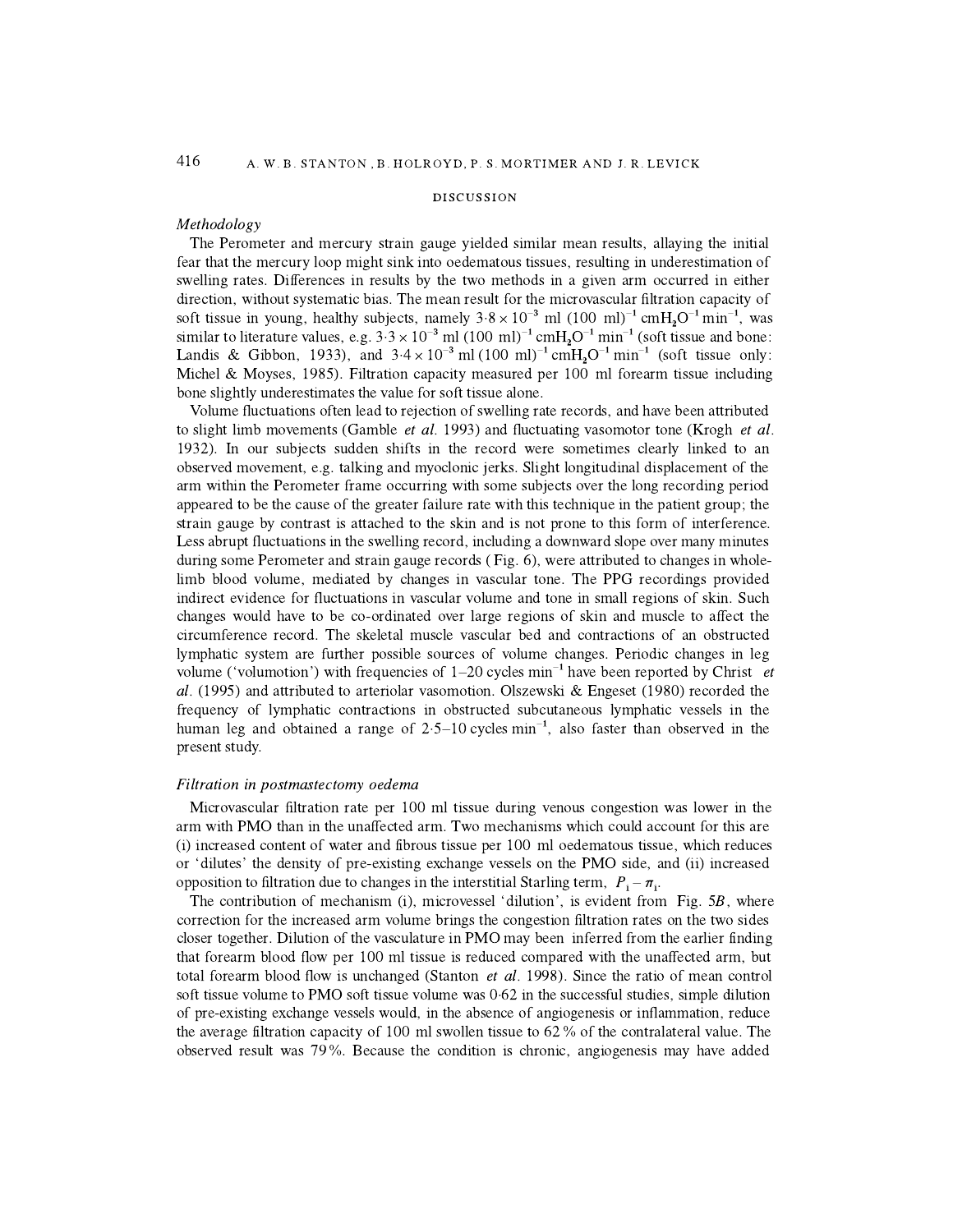modestly to the original microcirculation, partially compensating for vessel dilution. In support of this, intravital videomicroscopy reveals a small increase in total number of cutaneous capillaries in the PMO forearm (Roberts *et al.* 1994). Increased numbers of capillaries have also been observed in the subcutis in experimentally induced lymphoedema in dogs (Casley-Smith *et al.* 1980). The possibility also exists that the  $L_p$  of new capillaries differs from that of the pre-existing vessels (see Introduction), although any difference must be small in view of the observed  $\Sigma CFC_a$  values.

Buffering of filtration by mechanism (ii) (increase in the sum of Starling pressures opposing filtration) is supported by the findings of Bates *et al.* (1994) who measured Starling pressures directly and showed that  $P_i$  is raised in the arm with PMO and that  $\pi_i$  is reduced. Together these changes increase the opposition to filtration in the affected arms by  $6.5-8.8$  cmH<sub>2</sub>O. In this context the apparent rightward shift of the filtration versus pressure relation in the PMO arm is not supported by the similar mean pressure intercepts at zero swelling rate for each arm.

# Contribution of results to understanding the pathophysiology of PMO

The study set out to assess filtration rates and filtration capacity in order to discover (a) whether the fluid load on the traumatized lymphatic drainage system was raised or unchanged or reduced, and (b) whether the curious finding of reduced interstitial protein concentration and colloid osmotic pressure in this condition might be explained by increased microvascular filtration rates (Bates et al. 1993, 1994).

With regard to (a), the total fluid load from the forearm on the lymphatic drainage system was not significantly different from that in the control arm at a venous congestion pressure of 30 cmHµO, such as occurs in a dependent arm (Levick & Michel, 1978). Linear extrapolation of the results indicates that in the supine position, where venous pressure in the arm is  $8-10$  mmHg, the total filtration rate was no greater on the PMO side than on the control side, and may indeed be smaller (see above for discussion of reasons). Since filtration rate is matched by lymph flow in a steady state, the results are consistent with the common assumption that lymph flow in the arm is reduced in PMO in the supine position (for review, see Stanton *et al.*) 1996a). Direct measurements of lymph flow in absolute units do not exist.

With regard to (b), the present results argue against increased microvascular filtration as the cause of reduced protein concentration in interstitial fluid in PMO (see Introduction). A study of the mechanisms regulating precapillary vascular tone in the skin in PMO (myogenic response, reactive hyperaemia, neural vasoconstriction and vasodilatation; Stanton *et al.* 1996*b*) revealed no significant abnormality. The regulation of skeletal muscle blood flow has not been studied in PMO, although the muscle compartment is apparently unaffected by oedema. A study of forearm blood flow in PMO using VOP (Stanton et al. 1998) also revealed no evidence for a haemodynamic abnormality. The results of the latter study contrasted with previous reports of hyperaemia in arms with PMO (Jacobsson, 1967; Svensson et al. 1994), which triggered the investigations of haemodynamic involvement. The remaining possible explanations for reduced interstitial protein concentration in PMO include, in principle, (i) reduced microvascular permeability to plasma proteins, and (ii) interstitial proteolysis (Casley-Smith, 1983).

To summarize, the weight of evidence indicates that the total filtration load on the lymphatic system in the arm is not increased in PMO, and may even be reduced.

We thank the patients, medical students and colleagues who volunteered for this study. The work was supported by The Wellcome Trust  $(036474/Z/92/B/1.5)$  and Medical Research Council (G9602150).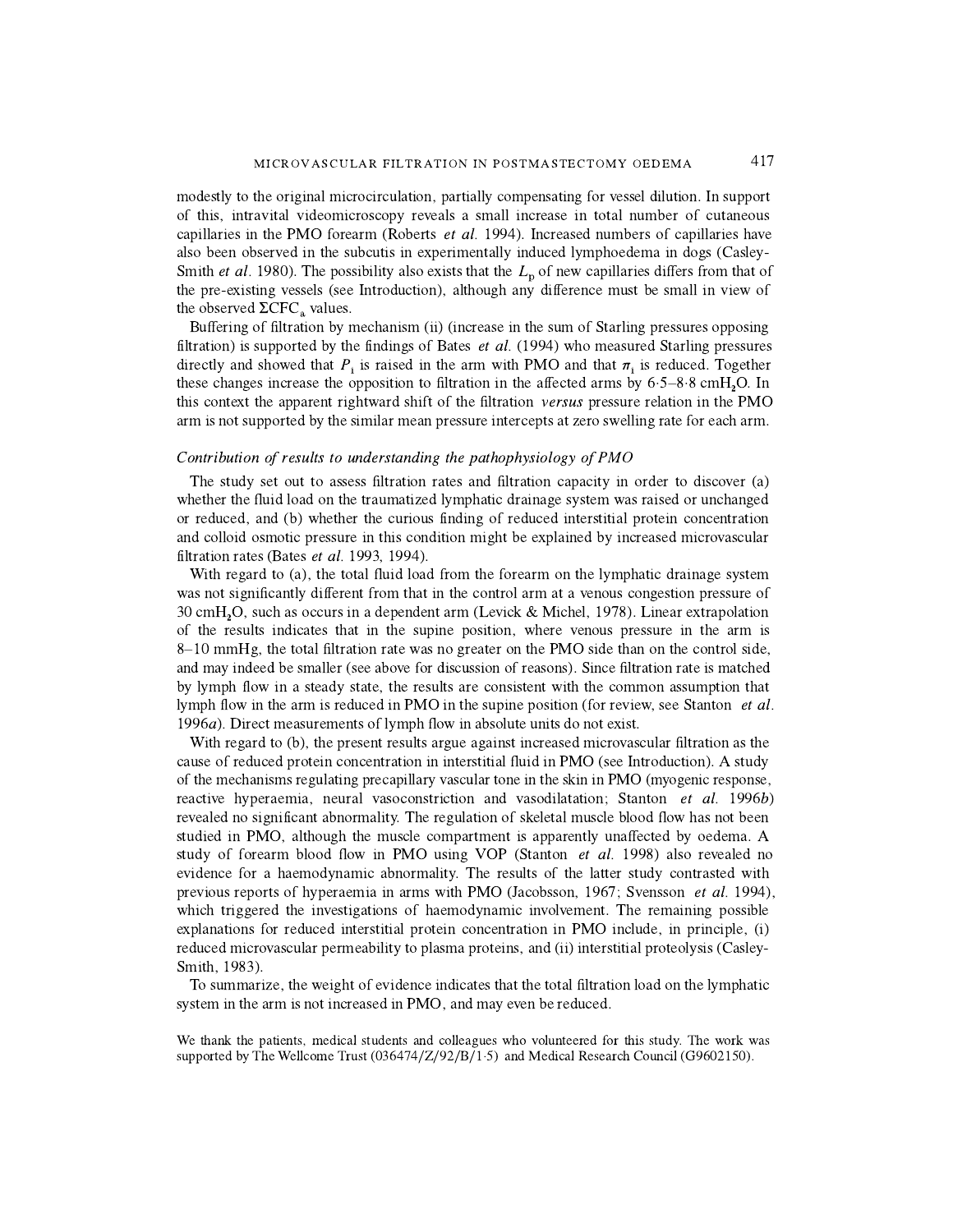#### **REFERENCES**

- Bates, D. O. (1998). The chronic effect of vascular endothelial growth factor on individually perfused frog mesenteric microvessels. Journal of Physiology 513, 225-233.
- BATES, D. O. & CURRY, F. E. (1997). Vascular endothelial growth factor increases microvascular permeability via a  $Ca^{2+}$ -dependent pathway. American Journal of Physiology 273, H687–694.
- Bates, D. O., Levick, J. R. & Mortimer, P. S. (1993 ). Change in macromolecular composition of interstitial fluid from swollen arms after breast cancer treatment, and its implications. Clinical Science 85, 737-746.
- BATES, D. O., LEVICK, J. R. & MORTIMER, P. S. (1994). Starling pressures in the human arm and their alteration in postmastectomy oedema. Journal of Physiology 477, 355–363.
- Bland, J. M. & Altman D. G. (1986 ). Statistical methods for assessing the agreement between two methods of clinical measurement. Lancet i,  $307-310$ .
- Casley-Smith, J. R. (1983). Electron microscopy of the effects of unguentum lymphaticum on acute experimental lymphoedema and various high protein oedemas. Lymphology 16, 232–242.
- Casley-Smith, J. R., Clodius, L. & Piller, N. B. (1980 ). Tissue changes in chronic experimental lymphoedema in dogs. Lymphology 13, 243–272.
- Christ, F., Gamble, J., Baschnegger, H. & Gartside, I. B. (1997 ). Relation between venous pressure and tissue volume during venous congestion plethysmography in man. Journal of Physiology 503, 463-467.
- Christ, F., Raithel, P., Gartside, I. B., Gamble, J., Peter, K. & Messmer, K. (1995 ). Investigating the origin of cyclic changes in limb volume using mercury-in-silastic strain gauge plethysmography in man. Journal of Physiology  $487, 259-272.$
- COOPER, K. E., EDHOLM, O. G. & MOTTRAM, R. F.  $(1955)$ . The blood flow in skin and muscle of the human forearm. Journal of Physiology 128, 258-267.
- FISCHBACH, J. U., MÖNTER, B. & GÖLTNER, E. (1986). Messungen von Armödemen durch opto- elektronische Volumetrie. Phlebologie und Proktologie 15, 184-189.
- GAMBLE, J., GARTSIDE, I. B. & CHRIST, F. (1993). A reassessment of mercury in silastic strain gauge plethysmography for microvascular permeability assessment in man. Journal of Physiology 464, 407-422.
- Imholz, B. P. M., Settels, J. J., van der Meiracker, A. H., Wesseling, K. H. & Wieling, W. (1990 ). Non-invasive continuous finger blood pressure measurement during orthostatic stress compared to intra-arterial pressure. Cardiovascular Research 24, 214-221.
- JACOBSSON, S. (1967). Studies of the blood circulation in lymphoedematous limbs. Scandinavian Journal of Plastic and Reconstructive Surgery, suppl. 3,  $4-81$ .
- Kissin, M. W., della Rovere, G. Q., Easton, D. & Westbury, G. (1986 ). Risk of lymphoedema following the treatment of breast cancer. British Journal of Surgery 73, 580–584.
- Krogh, A., Landis, E. M. & Turner, A. H. (1932 ). The movement of fluid through the human capillary wall in relation to venous pressure and to the colloid osmotic pressure of the blood. Journal of Clinical *Investigation* 11,  $63-95$ .
- LANDIS, E. M. & GIBBON, J. H. (1933). The effects of temperature and of tissue pressure on the movement of fluid through the human capillary wall. Journal of Clinical Investigation 12, 105-138.
- LEVICK, J. R. & MICHEL, C. C. (1978). The effects of position and skin temperature on the capillary pressures in the fingers and toes. Journal of Physiology  $274$ , 97–109.
- Mellander, S., Oberg, B. & Odelram, H. (1964 ). Vascular adjustments to increased transmural pressure in cat and man with special reference to shifts in capillary fluid transfer. Acta Physiologica Scandinavica 61, 34-48.
- MICHEL, C. C. (1984). Fluid movement through capillary walls. In *Handbook of Physiology*, section 2, The Cardiovascular System, vol. IV, The Microcirculation, part 1, ed. RENKIN, E. M. & MICHEL, C. C., pp. 375–409. American Physiological Society, Bethesda.
- Michel, C. C. & Moyses, C. (1985 ). Fluid filtration with increments of venous pressure in the feet and forearms of human subjects. Journal of Physiology 362, 38P.
- MICHEL, C. C. & MOYSES, C. (1987). The measurement of fluid filtration in human limbs. In Clinical Investigation of the Microcirculation, ed. TOOKE, J. R. & SMAJE, L. H., pp. 103-126. Martinus Nijhoff, Boston.